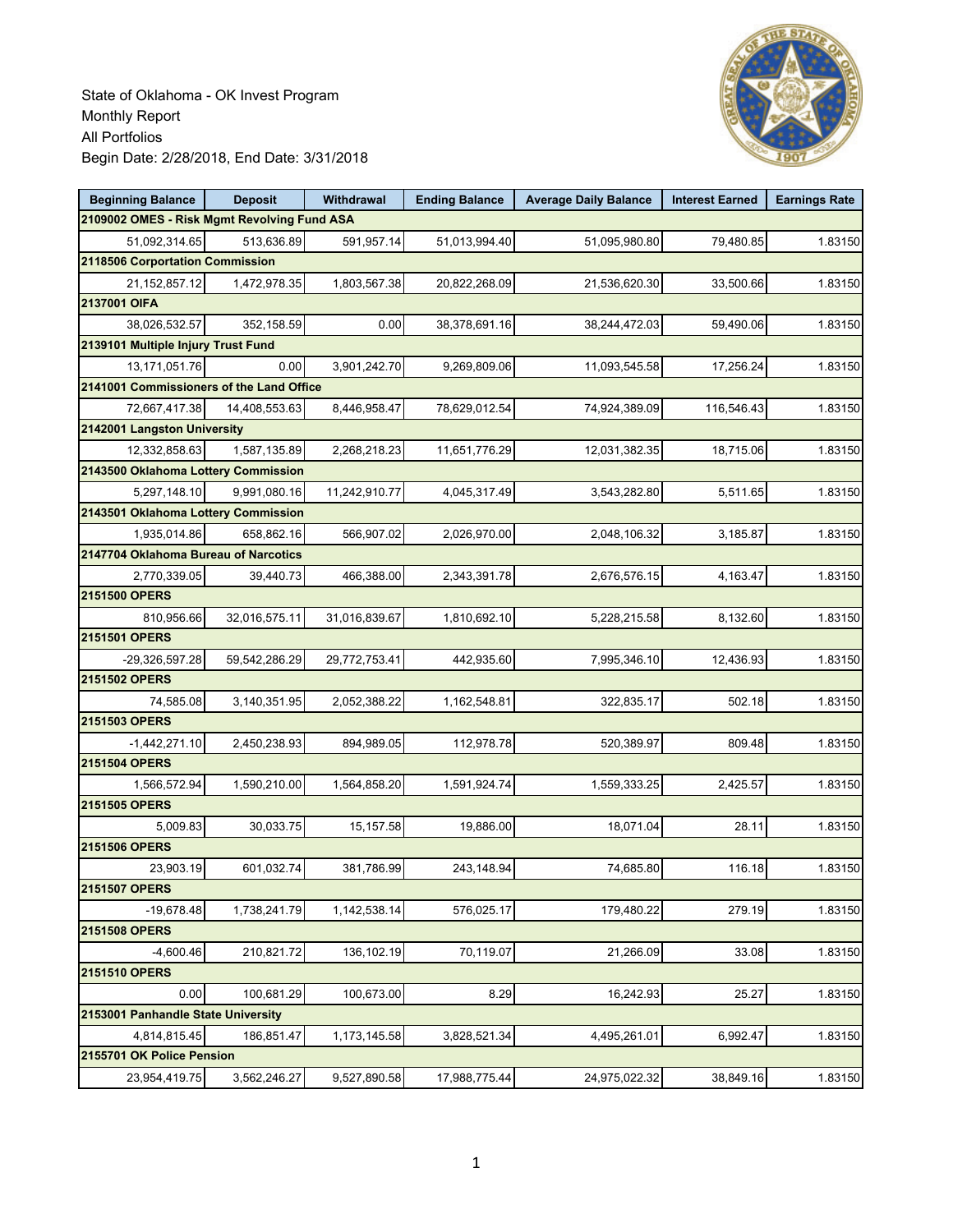| <b>Beginning Balance</b>                  | <b>Deposit</b>  | Withdrawal     | <b>Ending Balance</b> | <b>Average Daily Balance</b> | <b>Interest Earned</b> | <b>Earnings Rate</b> |  |  |  |
|-------------------------------------------|-----------------|----------------|-----------------------|------------------------------|------------------------|----------------------|--|--|--|
| 2169502 Tax Commission                    |                 |                |                       |                              |                        |                      |  |  |  |
| 361,800,293.37                            | 362,669,395.14  | 356,547,222.09 | 367,922,466.42        | 208,663,679.35               | 324,580.64             | 1.83150              |  |  |  |
| 2169520 Tax Commission                    |                 |                |                       |                              |                        |                      |  |  |  |
| 2,747,412.68                              | 2,774,435.31    | 3,313,430.47   | 2,208,417.52          | 4,420,496.87                 | 6,876.17               | 1.83150              |  |  |  |
| 2169521 Tax Commission                    |                 |                |                       |                              |                        |                      |  |  |  |
| 41,210,030.77                             | 38, 151, 308.67 | 41,749,848.59  | 37,611,490.85         | 23,926,968.93                | 37,218.89              | 1.83150              |  |  |  |
| 2174007 State Treasurer                   |                 |                |                       |                              |                        |                      |  |  |  |
| 818,947.34                                | 100,420.12      | 0.00           | 919,367.46            | 903,170.67                   | 1,404.90               | 1.83150              |  |  |  |
| 2183006 DHS - CSED                        |                 |                |                       |                              |                        |                      |  |  |  |
| 10,443,945.51                             | 23,053,445.56   | 7,400,880.37   | 26,096,510.70         | 19,587,269.61                | 30,468.40              | 1.83150              |  |  |  |
| 7200039 Oklahoma Boll Weevil Eradication  |                 |                |                       |                              |                        |                      |  |  |  |
| 1,561,911.70                              | 96,119.88       | 47,813.48      | 1,610,218.10          | 1,572,612.99                 | 2,446.23               | 1.83150              |  |  |  |
| 7200320 Department of Wildlife            |                 |                |                       |                              |                        |                      |  |  |  |
| 2,737,725.96                              | 2,031,775.20    | 3,125,826.31   | 1,643,674.85          | 2,893,808.09                 | 4,501.38               | 1.83150              |  |  |  |
| 7200359 OERB                              |                 |                |                       |                              |                        |                      |  |  |  |
| 10,603,422.56                             | 1,861,261.58    | 1,539,563.75   | 10,925,120.39         | 11,075,482.44                | 17,228.14              | 1.83150              |  |  |  |
| 7200370 OIFA                              |                 |                |                       |                              |                        |                      |  |  |  |
| 400.191.85                                | 135,734.34      | 47,851.69      | 488,074.50            | 443,981.87                   | 690.62                 | 1.83150              |  |  |  |
| 7200391 Multiple Injury Trust Fund        |                 |                |                       |                              |                        |                      |  |  |  |
| 105,303.84                                | 95.232.43       | 82,751.61      | 117,784.66            | 119,045.53                   | 185.18                 | 1.83150              |  |  |  |
| 7200410 Commissioners of the Land Office  |                 |                |                       |                              |                        |                      |  |  |  |
| 1,921,260.35                              | 2,639.95        | 49,566.17      | 1,874,334.13          | 1,877,905.46                 | 2,921.12               | 1.83150              |  |  |  |
| 7200435 Oklahoma Lottery Commission       |                 |                |                       |                              |                        |                      |  |  |  |
| 19,172,083.50                             | 10,994,942.56   | 7,707,707.98   | 22,459,318.08         | 20,289,350.62                | 31,560.50              | 1.83150              |  |  |  |
| 7200515 OPERS                             |                 |                |                       |                              |                        |                      |  |  |  |
| 185,667.08                                | 550,401.88      | 531,061.81     | 205,007.15            | 397,485.14                   | 618.30                 | 1.83150              |  |  |  |
| 7200557 Oklahoma Police Pension           |                 |                |                       |                              |                        |                      |  |  |  |
| 7.57                                      | 186,258.19      | 153,767.54     | 32,498.22             | 1,723.02                     | 2.68                   | 1.83150              |  |  |  |
| 7200588 Real Estate Commission            |                 |                |                       |                              |                        |                      |  |  |  |
| 546,305.95                                | 111,453.11      | 157,916.51     | 499,842.55            | 562,981.30                   | 875.73                 | 1.83150              |  |  |  |
| 7200830 Department of Human Services      |                 |                |                       |                              |                        |                      |  |  |  |
| 50,589.01                                 | 571.39          | 40.00          | 51,120.40             | 51,001.94                    | 79.33                  | 1.83150              |  |  |  |
| 7201825 University Hospitals Authority    |                 |                |                       |                              |                        |                      |  |  |  |
| 4,448,906.06                              | 1,825,976.87    | 6,732.50       | 6,268,150.43          | 4,897,120.63                 | 7,617.57               | 1.83150              |  |  |  |
| 7205090 OMES Risk Management Division/DSC |                 |                |                       |                              |                        |                      |  |  |  |
| 53,616,874.94                             | 605,306.00      | 505,858.02     | 53,716,322.92         | 53,937,748.37                | 83,901.28              | 1.83150              |  |  |  |
| 7205204 JM Davis Arms & Historical Museum |                 |                |                       |                              |                        |                      |  |  |  |
| 3,262.20                                  | 4.47            | 0.00           | 3,266.67              | 3,265.80                     | 5.08                   | 1.83150              |  |  |  |
| 7205320 Department of Wildlife            |                 |                |                       |                              |                        |                      |  |  |  |
| 587,902.92                                | 52,701.66       | 35,295.67      | 605,308.91            | 596,547.51                   | 927.94                 | 1.83150              |  |  |  |
| 7205359 Sustaining OK Energy Resources    |                 |                |                       |                              |                        |                      |  |  |  |
| 3,787,589.60                              | 91,003.18       | 49,408.73      | 3,829,184.05          | 3,827,935.86                 | 5,954.43               | 1.83150              |  |  |  |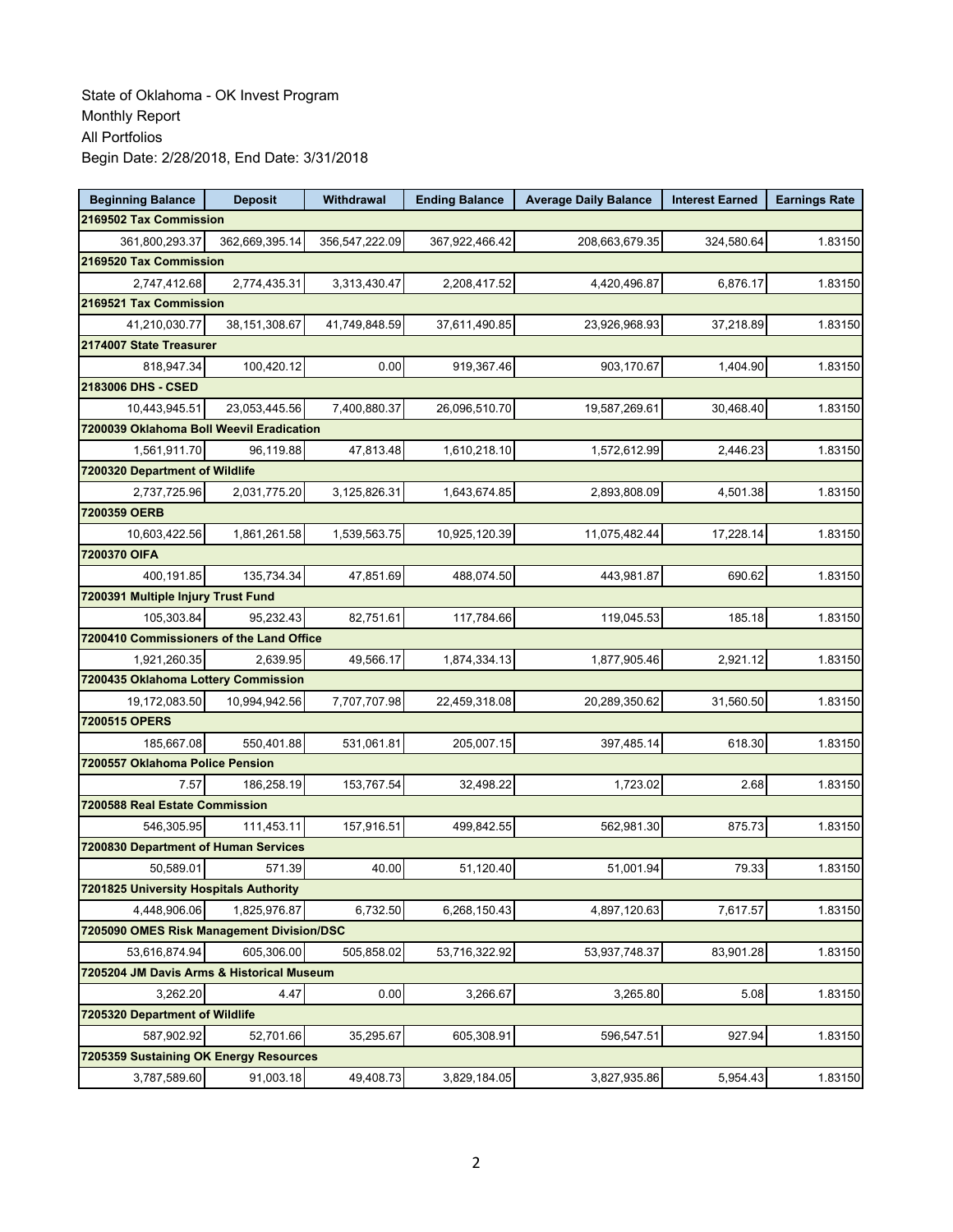| <b>Beginning Balance</b>                          | <b>Deposit</b>                         | Withdrawal   | <b>Ending Balance</b> | <b>Average Daily Balance</b> | <b>Interest Earned</b> | <b>Earnings Rate</b> |  |  |  |
|---------------------------------------------------|----------------------------------------|--------------|-----------------------|------------------------------|------------------------|----------------------|--|--|--|
| 7205435 Oklahoma Lottery Commission               |                                        |              |                       |                              |                        |                      |  |  |  |
| 196,480.19                                        | 6,766.89                               | 0.00         | 203,247.08            | 202,356.71                   | 314.77                 | 1.83150              |  |  |  |
| 7205515 OPERS                                     |                                        |              |                       |                              |                        |                      |  |  |  |
| 93,666.87                                         | 22,513.39                              | 0.00         | 116,180.26            | 105,674.45                   | 164.38                 | 1.83150              |  |  |  |
| 7205563 OK Bd for Private Vocational Schools      |                                        |              |                       |                              |                        |                      |  |  |  |
| 241,148.79                                        | 2,565.09                               | 22,478.06    | 221,235.82            | 229,981.95                   | 357.74                 | 1.83150              |  |  |  |
| 7205630 Oklahoma Department of Securities         |                                        |              |                       |                              |                        |                      |  |  |  |
| 392,622.99                                        | 1,036.25                               | 562.50       | 393,096.74            | 393,150.21                   | 611.55                 | 1.83150              |  |  |  |
|                                                   | 7205807 Oklahoma Health Care Authority |              |                       |                              |                        |                      |  |  |  |
| 1,250,461.28                                      | 7,742.69                               | 0.00         | 1,258,203.97          | 1,253,977.14                 | 1,950.59               | 1.83150              |  |  |  |
| 7210270 State Election Board                      |                                        |              |                       |                              |                        |                      |  |  |  |
| 5,512,576.80                                      | 2,653.99                               | 42,662.50    | 5,472,568.29          | 5,481,688.08                 | 8,526.88               | 1.83150              |  |  |  |
| 7210320 Department of Wildlife                    |                                        |              |                       |                              |                        |                      |  |  |  |
| 1,714,458.28                                      | 19,333.05                              | 49,859.51    | 1,683,931.82          | 1,703,488.01                 | 2,649.81               | 1.83150              |  |  |  |
| 7210350 Oklahoma Historical Society               |                                        |              |                       |                              |                        |                      |  |  |  |
| 27.26                                             | 0.04                                   | 0.00         | 27.30                 | 27.29                        | 0.04                   | 1.83150              |  |  |  |
| 7210400 Office of Juvenile Affairs                |                                        |              |                       |                              |                        |                      |  |  |  |
| 55,938.33                                         | 74.99                                  | 0.00         | 56,013.32             | 55,998.81                    | 87.11                  | 1.83150              |  |  |  |
| 7210410 Commissioners of the Land Office          |                                        |              |                       |                              |                        |                      |  |  |  |
| 20,041,129.06                                     | 27,487.70                              | 0.00         | 20,068,616.76         | 20,063,296.56                | 31,208.87              | 1.83150              |  |  |  |
| 7210515 OPERS                                     |                                        |              |                       |                              |                        |                      |  |  |  |
| 10,790.25                                         | 1,266.88                               | 0.00         | 12,057.13             | 11,483.29                    | 17.86                  | 1.83150              |  |  |  |
| 7210570 State Board of Licensure for Professional |                                        |              |                       |                              |                        |                      |  |  |  |
| 750,826.35                                        | 1,029.89                               | 0.00         | 751,856.24            | 751,656.91                   | 1,169.22               | 1.83150              |  |  |  |
| 7210588 Real Estate Commission                    |                                        |              |                       |                              |                        |                      |  |  |  |
| 320,040.60                                        | 10,573.82                              | 683.45       | 329,930.97            | 327,150.40                   | 508.89                 | 1.83150              |  |  |  |
| 7215320 Department of Wildlife                    |                                        |              |                       |                              |                        |                      |  |  |  |
| 2,931,613.57                                      | 17,924.44                              | 0.00         | 2,949,538.01          | 2,946,068.76                 | 4,582.67               | 1.83150              |  |  |  |
| 7215566 Tourism & Recreation Department           |                                        |              |                       |                              |                        |                      |  |  |  |
| 8,782,012.88                                      | 712,009.05                             | 1,530,355.23 | 7,963,666.70          | 8,575,789.45                 | 13,339.82              | 1.83150              |  |  |  |
| 7215585 Department of Public Safety               |                                        |              |                       |                              |                        |                      |  |  |  |
| 1,262,381.96                                      | 1,769.60                               | 152,763.78   | 1,111,387.78          | 1,211,648.36                 | 1,884.74               | 1.83150              |  |  |  |
| 7215670 JD McCarty Center                         |                                        |              |                       |                              |                        |                      |  |  |  |
| 352,529.34                                        | 3,758.76                               | 0.00         | 356,288.10            | 353,340.36                   | 549.63                 | 1.83150              |  |  |  |
| 7216805 Department of Rehabilitation Services     |                                        |              |                       |                              |                        |                      |  |  |  |
| 586.512.66                                        | 2,630.48                               | 5,084.26     | 584,058.88            | 584,175.79                   | 908.70                 | 1.83150              |  |  |  |
| 7220090 OSF Building Project Fund                 |                                        |              |                       |                              |                        |                      |  |  |  |
| 0.42                                              | 0.00                                   | 0.00         | 0.42                  | 0.42                         | 0.00                   | 1.83150              |  |  |  |
| 7220320 Dept of Wildlife Conservation             |                                        |              |                       |                              |                        |                      |  |  |  |
| 2,570,893.82                                      | 570,460.22                             | 23,392.46    | 3,117,961.58          | 2,871,726.47                 | 4,467.03               | 1.83150              |  |  |  |
| 7220585 Department of Public Safety               |                                        |              |                       |                              |                        |                      |  |  |  |
| 3,233,359.61                                      | 150,189.65                             | 10,495.58    | 3,373,053.68          | 3,378,449.82                 | 5,255.25               | 1.83150              |  |  |  |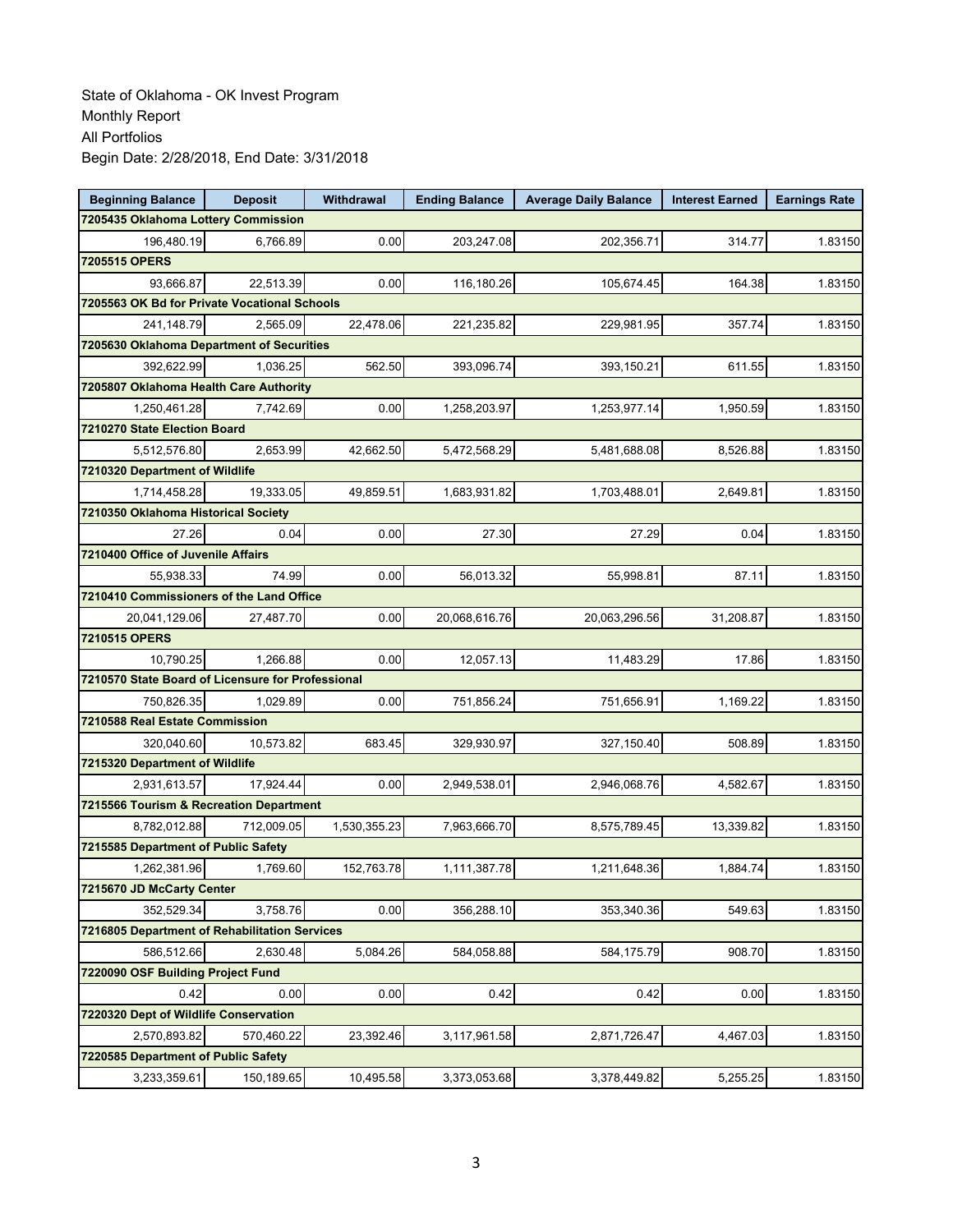| <b>Beginning Balance</b>                    | <b>Deposit</b> | Withdrawal   | <b>Ending Balance</b> | <b>Average Daily Balance</b> | <b>Interest Earned</b> | <b>Earnings Rate</b> |
|---------------------------------------------|----------------|--------------|-----------------------|------------------------------|------------------------|----------------------|
| 7220830 Department of Human Services        |                |              |                       |                              |                        |                      |
| 0.08                                        | 0.00           | 0.00         | 0.08                  | 0.08                         | 0.00                   | 1.83150              |
| 7225040 Department of Agriculture           |                |              |                       |                              |                        |                      |
| 810,327.66                                  | 2,064.58       | 5,133.33     | 807,258.91            | 806,588.35                   | 1,254.66               | 1.83150              |
| 7225830 Department of Human Services        |                |              |                       |                              |                        |                      |
| 205,707.78                                  | 42,735.71      | 0.00         | 248,443.49            | 216,970.17                   | 337.50                 | 1.83150              |
| 7230220 Oklahoma Crime Victims Compensation |                |              |                       |                              |                        |                      |
| 3,187,280.10                                | 267,267.46     | 586,965.05   | 2,867,582.51          | 2,986,267.38                 | 4,645.20               | 1.83150              |
| 7230345 Department of Transportation        |                |              |                       |                              |                        |                      |
| 4,303,565.80                                | 420,739.50     | 1,609,743.36 | 3,114,561.94          | 4,326,736.31                 | 6,730.33               | 1.83150              |
| 7230566 Tourism & Recreation Department     |                |              |                       |                              |                        |                      |
| 4,356,702.70                                | 6,023.20       | 301,271.54   | 4,061,454.36          | 4,193,587.06                 | 6,523.21               | 1.83150              |
| 7230695 Tax Commission                      |                |              |                       |                              |                        |                      |
| 55,661.45                                   | 7,178.83       | 0.00         | 62,840.28             | 60,586.25                    | 94.24                  | 1.83150              |
| 7230807 Health Care Authority               |                |              |                       |                              |                        |                      |
| 43,986.14                                   | 6,564,423.44   | 6,608,409.58 | 0.00                  | 2,623,358.16                 | 4.080.69               | 1.83150              |
| 7235605 Regents for Higher Education        |                |              |                       |                              |                        |                      |
| 696,754.99                                  | 1,378,537.00   | 959,941.25   | 1,115,350.74          | 1,240,536.34                 | 1,929.68               | 1.83150              |
| 7235695 OTC Ad Valorem Admin Protest        |                |              |                       |                              |                        |                      |
| 219,145.25                                  | 300.57         | 219,445.82   | 0.00                  | 148,598.67                   | 231.15                 | 1.83150              |
| 7240807 Health Care Authority               |                |              |                       |                              |                        |                      |
| 18,888.45                                   | 2,514.17       | 0.00         | 21,402.62             | 20,916.01                    | 32.54                  | 1.83150              |
| 7244090 OMES Dept of Central Services       |                |              |                       |                              |                        |                      |
| 509,666.98                                  | 594,792.14     | 603,818.87   | 500,640.25            | 611,641.78                   | 951.42                 | 1.83150              |
| 7245807 Health Care Authority               |                |              |                       |                              |                        |                      |
| 9,884,220.63                                | 6,794,861.66   | 6,692,636.98 | 9,986,445.31          | 10,637,618.08                | 16,547.03              | 1.83150              |
| 7255090 Department of Central Services      |                |              |                       |                              |                        |                      |
| 1,034,565.12                                | 1,569.22       | 134.47       | 1,035,999.87          | 1,035,602.03                 | 1,610.90               | 1.83150              |
| 7255585 Oklahoma Dept of Public Safety      |                |              |                       |                              |                        |                      |
| 35,176.58                                   | 48.25          | 0.00         | 35,224.83             | 35,215.49                    | 54.78                  | 1.83150              |
| 7260090 OMES Risk Management Division       |                |              |                       |                              |                        |                      |
| 5,216,172.06                                | 68,324.19      | 122,739.72   | 5,161,756.53          | 5,163,025.87                 | 8,031.19               | 1.83150              |
| 7260452 OK Board of Mental Health           |                |              |                       |                              |                        |                      |
| 0.00                                        | 1,255.81       | 1,255.81     | 0.00                  | 324.08                       | 0.50                   | 1.83150              |
| 7265090 Risk Management Fund                |                |              |                       |                              |                        |                      |
| 102.503.04                                  | 108,863.44     | 207,821.90   | 3,544.58              | 32,579.03                    | 50.68                  | 1.83150              |
| 7275740 OST - SEED                          |                |              |                       |                              |                        |                      |
| 43,579.88                                   | 60.22          | 520.88       | 43,119.22             | 43,426.91                    | 67.55                  | 1.83150              |
| 7280090 OMES DCS Property Distribution      |                |              |                       |                              |                        |                      |
| 1,465,852.34                                | 83,937.83      | 100.874.90   | 1,448,915.27          | 1,440,493.16                 | 2,240.72               | 1.83150              |
| 7280345 Department of Transportation        |                |              |                       |                              |                        |                      |
| 984,987.29                                  | 399,082.42     | 1,384,069.71 | 0.00                  | 354,114.48                   | 550.83                 | 1.83150              |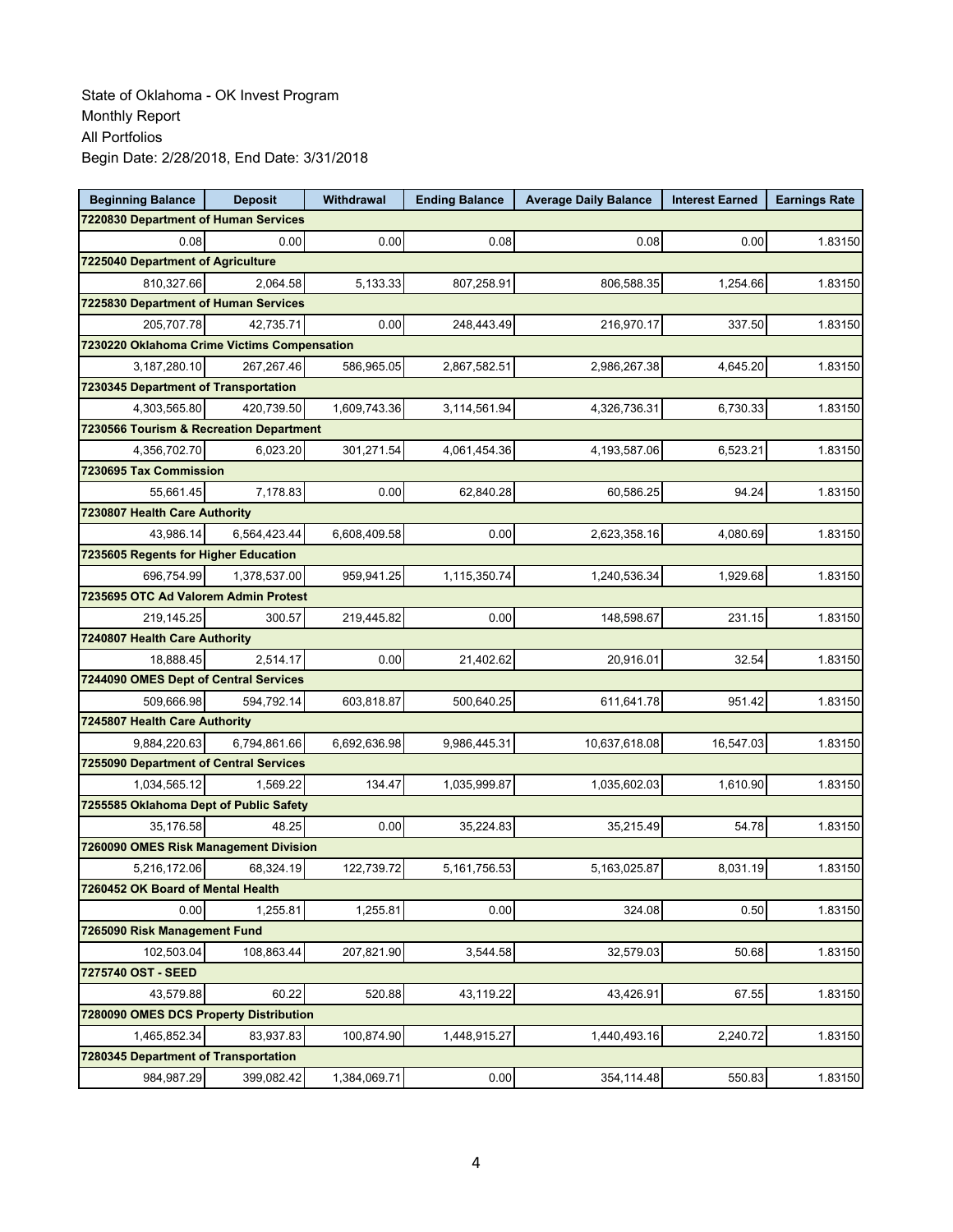| <b>Beginning Balance</b>                | <b>Deposit</b> | Withdrawal    | <b>Ending Balance</b> | <b>Average Daily Balance</b> | <b>Interest Earned</b> | <b>Earnings Rate</b> |  |  |  |
|-----------------------------------------|----------------|---------------|-----------------------|------------------------------|------------------------|----------------------|--|--|--|
| 7285345 Department of Transportation    |                |               |                       |                              |                        |                      |  |  |  |
| 115,778,715.46                          | 11,368,508.95  | 12,911,739.75 | 114,235,484.66        | 117,507,270.27               | 182,784.97             | 1.83150              |  |  |  |
| 7295090 Emergency & Transportation      |                |               |                       |                              |                        |                      |  |  |  |
| 957,619.30                              | 0.00           | 60,000.00     | 897,619.30            | 936,328.98                   | 1,456.48               | 1.83150              |  |  |  |
| 7296150 University of Science & Arts    |                |               |                       |                              |                        |                      |  |  |  |
| 38.72                                   | 0.05           | 0.00          | 38.77                 | 38.76                        | 0.06                   | 1.83150              |  |  |  |
| 7303000 Tobacco Litigation Escrow Fund  |                |               |                       |                              |                        |                      |  |  |  |
| 28,084.50                               | 38.52          | 0.00          | 28,123.02             | 28,115.56                    | 43.73                  | 1.83150              |  |  |  |
| 7360566 Tourism & Recreation Department |                |               |                       |                              |                        |                      |  |  |  |
| 5,810,910.02                            | 26,453.91      | 0.00          | 5,837,363.93          | 5,831,050.20                 | 9,070.32               | 1.83150              |  |  |  |
| 7405220 District Attorneys Council      |                |               |                       |                              |                        |                      |  |  |  |
| 4,122,490.25                            | 12,072.09      | 233,308.15    | 3,901,254.19          | 4,051,889.69                 | 6,302.80               | 1.83150              |  |  |  |
| 7408105 OCIA                            |                |               |                       |                              |                        |                      |  |  |  |
| 499,993.23                              | 500,655.35     | 500,655.35    | 499,993.23            | 403,498.01                   | 627.65                 | 1.83150              |  |  |  |
| 7412105 OCIA                            |                |               |                       |                              |                        |                      |  |  |  |
| 0.00                                    | 636.546.81     | 636,546.81    | 0.00                  | 164,355.65                   | 255.66                 | 1.83150              |  |  |  |
| 7416000 OSF - Oil Overcharge            |                |               |                       |                              |                        |                      |  |  |  |
| 272,922.29                              | 374.33         | 0.00          | 273,296.62            | 273,224.17                   | 425.01                 | 1.83150              |  |  |  |
| 7416160 Department of Commerce          |                |               |                       |                              |                        |                      |  |  |  |
| 2,668,610.06                            | 8,709.11       | 0.00          | 2,677,319.17          | 2,673,613.58                 | 4,158.86               | 1.83150              |  |  |  |
| 7419105 OCIA                            |                |               |                       |                              |                        |                      |  |  |  |
| 729,327.60                              | 399,112.67     | 357,796.01    | 770,644.26            | 871,865.84                   | 1,356.21               | 1.83150              |  |  |  |
| 7426000 OSF - Oil Overcharge            |                |               |                       |                              |                        |                      |  |  |  |
| 2,280,405.15                            | 3,127.72       | 0.00          | 2,283,532.87          | 2,282,927.50                 | 3,551.14               | 1.83150              |  |  |  |
| 7426160 Department of Commerce          |                |               |                       |                              |                        |                      |  |  |  |
| 11,015,765.59                           | 130,016.70     | 0.00          | 11, 145, 782. 29      | 11,098,708.06                | 17,264.27              | 1.83150              |  |  |  |
| 7428105 OCIA Endowed Chairs Fund        |                |               |                       |                              |                        |                      |  |  |  |
| 957,102.71                              | 958,370.15     | 958,370.15    | 957,102.71            | 772,388.53                   | 1,201.47               | 1.83150              |  |  |  |
| 7429105 OCIA                            |                |               |                       |                              |                        |                      |  |  |  |
| 0.00                                    | 880.016.25     | 880,016.25    | 0.00                  | 227,219.18                   | 353.44                 | 1.83150              |  |  |  |
| 7430010 Oklahoma State University       |                |               |                       |                              |                        |                      |  |  |  |
| 1,645,484.34                            | 4,859,280.32   | 4,597,762.87  | 1,907,001.79          | 2,044,801.26                 | 3,180.73               | 1.83150              |  |  |  |
| 7430011 Oklahoma State University       |                |               |                       |                              |                        |                      |  |  |  |
| 1,596,799.27                            | 1,344,735.61   | 1,670,086.61  | 1,271,448.27          | 1,431,491.58                 | 2,226.71               | 1.83150              |  |  |  |
| 7430012 Oklahoma State University       |                |               |                       |                              |                        |                      |  |  |  |
| 238,856.98                              | 1,246,132.75   | 1,157,172.39  | 327,817.34            | 489,946.57                   | 762.12                 | 1.83150              |  |  |  |
| 7430013 Oklahoma State University       |                |               |                       |                              |                        |                      |  |  |  |
| 3,035,865.94                            | 4,249.55       | 137,585.28    | 2,902,530.21          | 2,953,362.14                 | 4,594.02               | 1.83150              |  |  |  |
| 7430014 Oklahoma State University       |                |               |                       |                              |                        |                      |  |  |  |
| 2,212,755.62                            | 888,975.54     | 489,625.40    | 2,612,105.76          | 2,279,041.44                 | 3,545.10               | 1.83150              |  |  |  |
| 7430015 Oklahoma State University       |                |               |                       |                              |                        |                      |  |  |  |
| 1,580,496.94                            | 831,130.36     | 762,870.95    | 1,648,756.35          | 1,989,005.18                 | 3,093.94               | 1.83150              |  |  |  |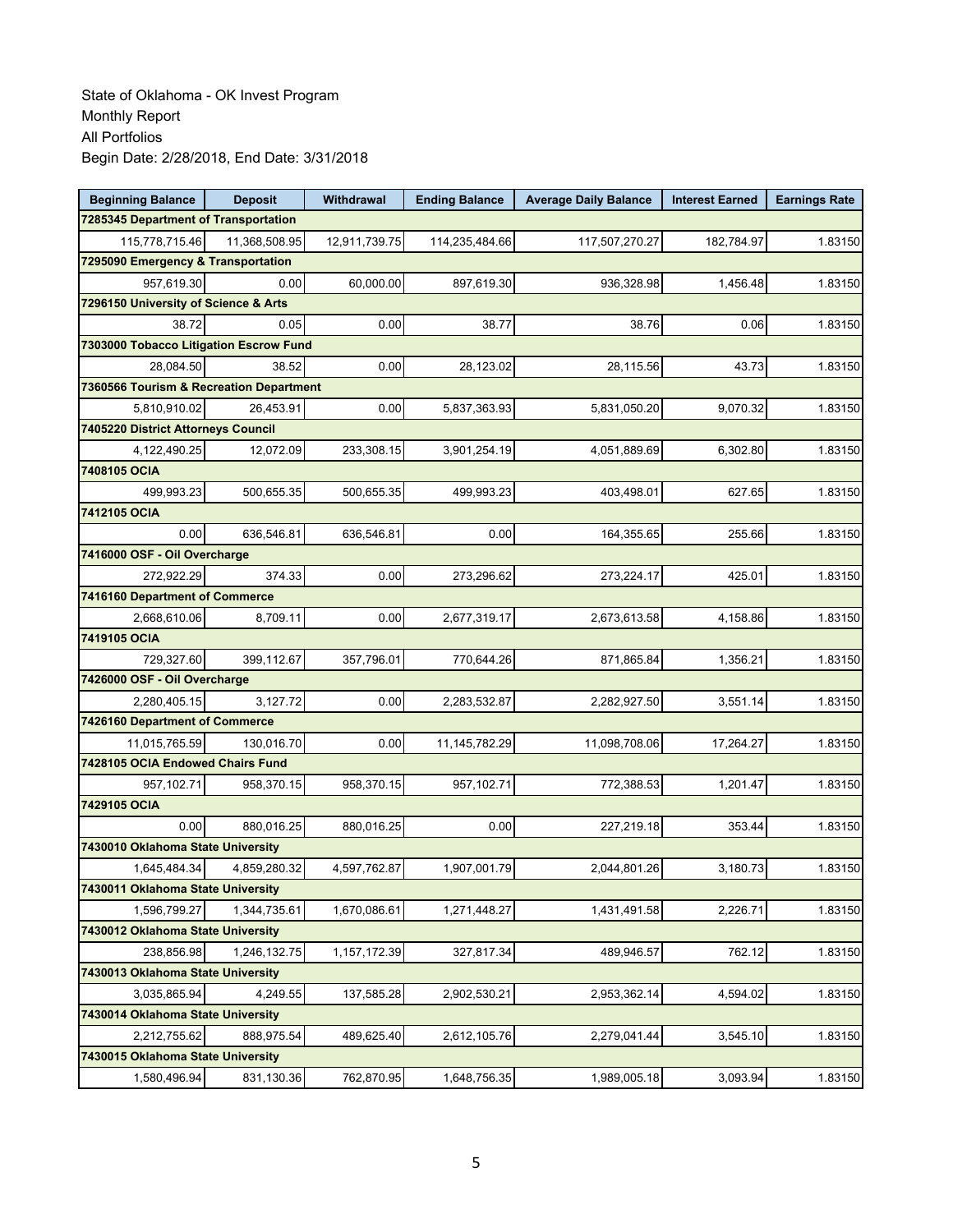| <b>Beginning Balance</b>                       | <b>Deposit</b>               | Withdrawal   | <b>Ending Balance</b> | <b>Average Daily Balance</b> | <b>Interest Earned</b> | <b>Earnings Rate</b> |  |  |  |
|------------------------------------------------|------------------------------|--------------|-----------------------|------------------------------|------------------------|----------------------|--|--|--|
| 7430016 Oklahoma State University              |                              |              |                       |                              |                        |                      |  |  |  |
| 158,171.47                                     | 216.94                       | 0.00         | 158.388.41            | 158,346.42                   | 246.31                 | 1.83150              |  |  |  |
| 7430420 Langston University                    |                              |              |                       |                              |                        |                      |  |  |  |
| 11,178.44                                      | 1,107,189.35                 | 1,083,350.33 | 35,017.46             | 130,603.61                   | 203.16                 | 1.83150              |  |  |  |
| 7430461 Rogers State College                   |                              |              |                       |                              |                        |                      |  |  |  |
| 1,036,538.27                                   | 24,671.20                    | 115,960.68   | 945,248.79            | 982,206.10                   | 1,527.84               | 1.83150              |  |  |  |
| 7430505 Northwestern Oklahoma State University |                              |              |                       |                              |                        |                      |  |  |  |
| 396,738.68                                     | 66,410.75                    | 57,765.68    | 405,383.75            | 401,099.85                   | 623.92                 | 1.83150              |  |  |  |
| 7430665 Southwestern Oklahoma State University |                              |              |                       |                              |                        |                      |  |  |  |
| 2,436,282.19                                   | 90,402.20                    | 78,628.54    | 2,448,055.85          | 2,445,159.53                 | 3,803.50               | 1.83150              |  |  |  |
| 7430760 University of Oklahoma                 |                              |              |                       |                              |                        |                      |  |  |  |
| 21,703,649.38                                  | 8,612,530.58                 | 8,113,078.93 | 22,203,101.03         | 20,974,188.95                | 32,625.78              | 1.83150              |  |  |  |
| 7430770 OUHSC                                  |                              |              |                       |                              |                        |                      |  |  |  |
| 68,777,366.58                                  | 12.719.794.70                | 9,937,909.21 | 71,559,252.07         | 69,919,880.14                | 108,761.81             | 1.83150              |  |  |  |
| 7430773 Oklahoma State University              |                              |              |                       |                              |                        |                      |  |  |  |
| 4,431,596.23                                   | 5,460.72                     | 457,846.76   | 3,979,210.19          | 4,211,473.81                 | 6,551.03               | 1.83150              |  |  |  |
| 7432105 OCIA 2009A Construction Fund           |                              |              |                       |                              |                        |                      |  |  |  |
| 0.00                                           | 184,748.07                   | 184,748.07   | 0.00                  | 35,808.77                    | 55.70                  | 1.83150              |  |  |  |
| 7434105 OCIA                                   |                              |              |                       |                              |                        |                      |  |  |  |
| 0.00                                           | 293,380.23                   | 225,378.47   | 68,001.76             | 112,286.84                   | 174.66                 | 1.83150              |  |  |  |
|                                                | 7436000 OSF - Oil Overcharge |              |                       |                              |                        |                      |  |  |  |
| 2,501.09                                       | 3.43                         | 0.00         | 2,504.52              | 2,503.86                     | 3.89                   | 1.83150              |  |  |  |
| 7440105 OCIA Operations & Maintenance          |                              |              |                       |                              |                        |                      |  |  |  |
| 3,827.83                                       | 5.25                         | 0.00         | 3,833.08              | 3,832.06                     | 5.96                   | 1.83150              |  |  |  |
| 7442105 OCIA                                   |                              |              |                       |                              |                        |                      |  |  |  |
| 0.00                                           | 298,972.39                   | 298,972.39   | 0.00                  | 77,155.97                    | 120.02                 | 1.83150              |  |  |  |
| 7443105 OCIA                                   |                              |              |                       |                              |                        |                      |  |  |  |
| 0.00                                           | 405,632.79                   | 276,441.13   | 129,191.66            | 230,559.56                   | 358.64                 | 1.83150              |  |  |  |
| 7444835 Water Resources Board                  |                              |              |                       |                              |                        |                      |  |  |  |
| 6,277,537.42                                   | 11,846.02                    | 60,916.00    | 6,228,467.44          | 6,274,063.35                 | 9,759.43               | 1.83150              |  |  |  |
| 7445105 Oklahoma Capital Improvement           |                              |              |                       |                              |                        |                      |  |  |  |
| 0.06                                           | 1,599,985.23                 | 800,345.65   | 799,639.64            | 541,987.48                   | 843.07                 | 1.83150              |  |  |  |
| 7445835 Water Resources Board                  |                              |              |                       |                              |                        |                      |  |  |  |
| 3,441,554.58                                   | 7,819.15                     | 126,158.89   | 3,323,214.84          | 3,424,359.62                 | 5,326.66               | 1.83150              |  |  |  |
| 7446105 Capital Improvement Authority          |                              |              |                       |                              |                        |                      |  |  |  |
| 59,186,041.35                                  | 82,192.97                    | 7,695,824.62 | 51,572,409.70         | 54,588,381.72                | 84,913.35              | 1.83150              |  |  |  |
| 7447105 OCIA                                   |                              |              |                       |                              |                        |                      |  |  |  |
| 0.00                                           | 307,316.82                   | 242,662.65   | 64,654.17             | 100,709.10                   | 156.66                 | 1.83150              |  |  |  |
| 7448105 OCIA                                   |                              |              |                       |                              |                        |                      |  |  |  |
| 573,132.22                                     | 792.13                       | 46,789.00    | 527,135.35            | 547,917.42                   | 852.30                 | 1.83150              |  |  |  |
| 7449105 OCIA                                   |                              |              |                       |                              |                        |                      |  |  |  |
| 2,804,125.00                                   | 2,807,838.36                 | 2,807,838.36 | 2,804,125.00          | 2,262,948.34                 | 3,520.06               | 1.83150              |  |  |  |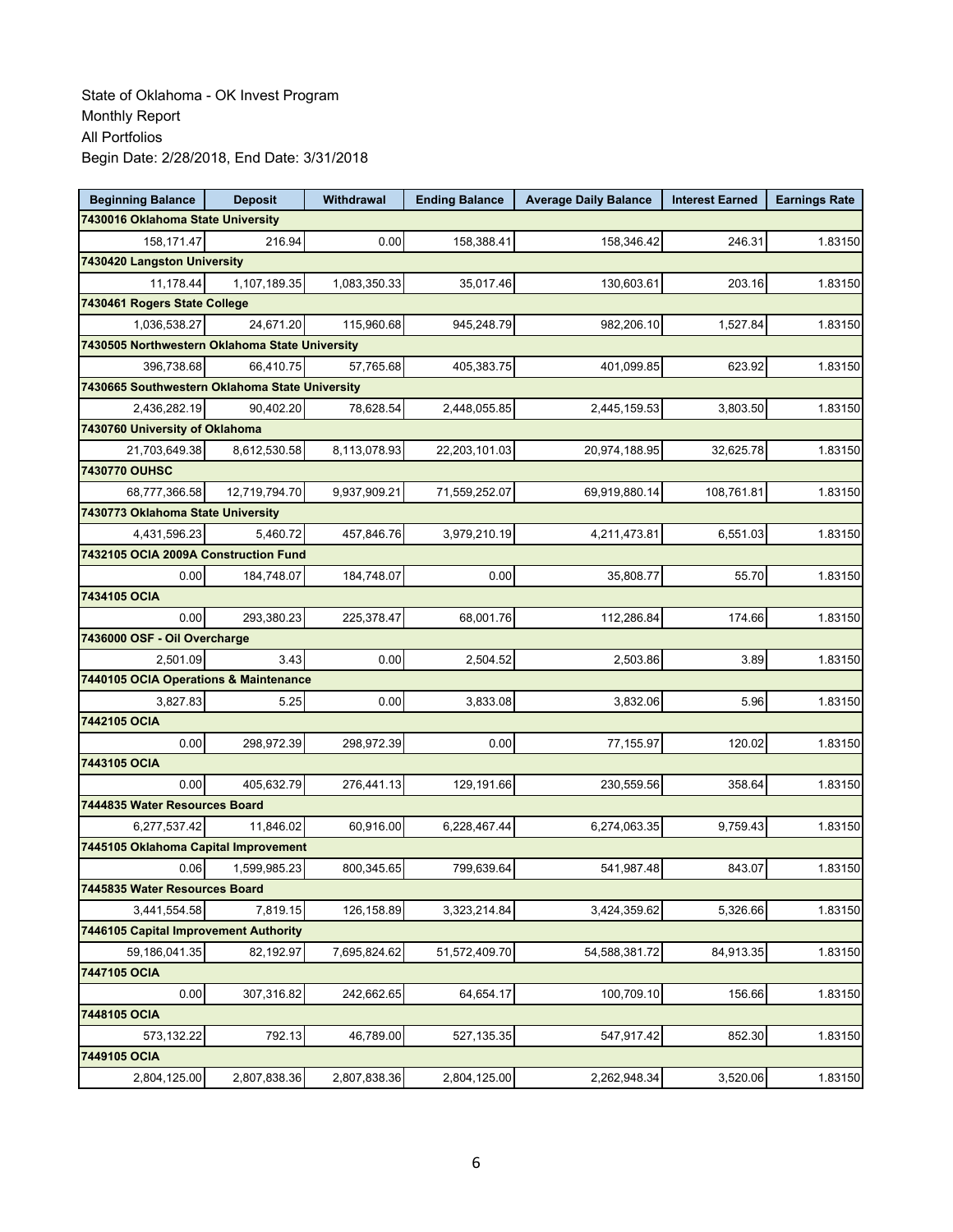| <b>Beginning Balance</b>                       | <b>Deposit</b> | <b>Withdrawal</b> | <b>Ending Balance</b> | <b>Average Daily Balance</b> | <b>Interest Earned</b> | <b>Earnings Rate</b> |
|------------------------------------------------|----------------|-------------------|-----------------------|------------------------------|------------------------|----------------------|
| 7455105 OCIA                                   |                |                   |                       |                              |                        |                      |
| 0.00                                           | 705,861.49     | 353.086.49        | 352.775.00            | 239,107.24                   | 371.94                 | 1.83150              |
| 7455160 Department of Commerce                 |                |                   |                       |                              |                        |                      |
| 173.181.67                                     | 51,612.11      | 83,519.90         | 141,273.88            | 187,556.07                   | 291.75                 | 1.83150              |
| 7460100 Cameron University                     |                |                   |                       |                              |                        |                      |
| 1,333,235.74                                   | 366,341.02     | 231,117.09        | 1,468,459.67          | 1,366,503.20                 | 2,125.62               | 1.83150              |
| 7460760 University of Oklahoma                 |                |                   |                       |                              |                        |                      |
| 157,987.88                                     | 216.69         | 0.00              | 158,204.57            | 158,162.63                   | 246.03                 | 1.83150              |
| 7462105 OK Capital Improvement Authority       |                |                   |                       |                              |                        |                      |
| 0.00                                           | 491,434.29     | 491,434.29        | 0.00                  | 126,887.77                   | 197.38                 | 1.83150              |
| 7464105 OCIA                                   |                |                   |                       |                              |                        |                      |
| 24,512,462.87                                  | 33,652.99      | 12,260.44         | 24,533,855.42         | 24,528,863.74                | 38,155.15              | 1.83150              |
| 7470230 East Central University                |                |                   |                       |                              |                        |                      |
| 69.18                                          | 0.09           | 0.00              | 69.27                 | 69.25                        | 0.11                   | 1.83150              |
| 7471835 Water Resources Board                  |                |                   |                       |                              |                        |                      |
| 652,877.58                                     | 895.46         | 0.00              | 653,773.04            | 653,599.73                   | 1,016.69               | 1.83150              |
| 7472835 Water Resources Board                  |                |                   |                       |                              |                        |                      |
| 38,938,961.77                                  | 53,407.29      | 0.00              | 38,992,369.06         | 38,982,032.17                | 60,637.35              | 1.83150              |
| 7473835 Water Resources Board                  |                |                   |                       |                              |                        |                      |
| 15,680,089.21                                  | 23,567.42      | 4,814,980.69      | 10,888,675.94         | 12,273,777.21                | 19,092.11              | 1.83150              |
| 7475750 Tulsa Community College                |                |                   |                       |                              |                        |                      |
| 5,611.33                                       | 7.70           | 0.00              | 5,619.03              | 5,617.54                     | 8.74                   | 1.83150              |
| 7475770 University of Oklahoma Health Sciences |                |                   |                       |                              |                        |                      |
| 0.37                                           | 0.00           | 0.00              | 0.37                  | 0.37                         | 0.00                   | 1.83150              |
| 7476760 University of Oklahoma                 |                |                   |                       |                              |                        |                      |
| 46,752,185.89                                  | 65,618.40      | 2,872,183.14      | 43,945,621.15         | 45,537,606.55                | 70,834.68              | 1.83150              |
| 7477120 University of Central Oklahoma         |                |                   |                       |                              |                        |                      |
| 77,724.58                                      | 106.60         | 0.00              | 77,831.18             | 77,810.55                    | 121.04                 | 1.83150              |
| 7480230 East Central University                |                |                   |                       |                              |                        |                      |
| 423.33                                         | 0.58           | 0.00              | 423.91                | 423.80                       | 0.66                   | 1.83150              |
| 7481230 East Central University                |                |                   |                       |                              |                        |                      |
| 25.04                                          | 0.03           | 0.00              | 25.07                 | 25.06                        | 0.04                   | 1.83150              |
| 7481633 Oklahoma City Community College        |                |                   |                       |                              |                        |                      |
| 0.03                                           | 0.00           | 0.00              | 0.03                  | 0.03                         | 0.00                   | 1.83150              |
| 7482105 OCIA                                   |                |                   |                       |                              |                        |                      |
| 0.00                                           | 1,247,755.85   | 1,247,755.85      | 0.00                  | 322,169.12                   | 501.14                 | 1.83150              |
| 7483633 OCCC 2010 Bond                         |                |                   |                       |                              |                        |                      |
| 0.06                                           | 0.00           | 0.00              | 0.06                  | 0.06                         | 0.00                   | 1.83150              |
| 7486010 Oklahoma State University              |                |                   |                       |                              |                        |                      |
| 1,666,165.11                                   | 2,485.93       | 50.00             | 1,668,601.04          | 1,668,137.63                 | 2,594.82               | 1.83150              |
| 7488105 OCIA                                   |                |                   |                       |                              |                        |                      |
| 290,284.19                                     | 1,074,558.10   | 852,034.74        | 512,807.55            | 610,072.96                   | 948.98                 | 1.83150              |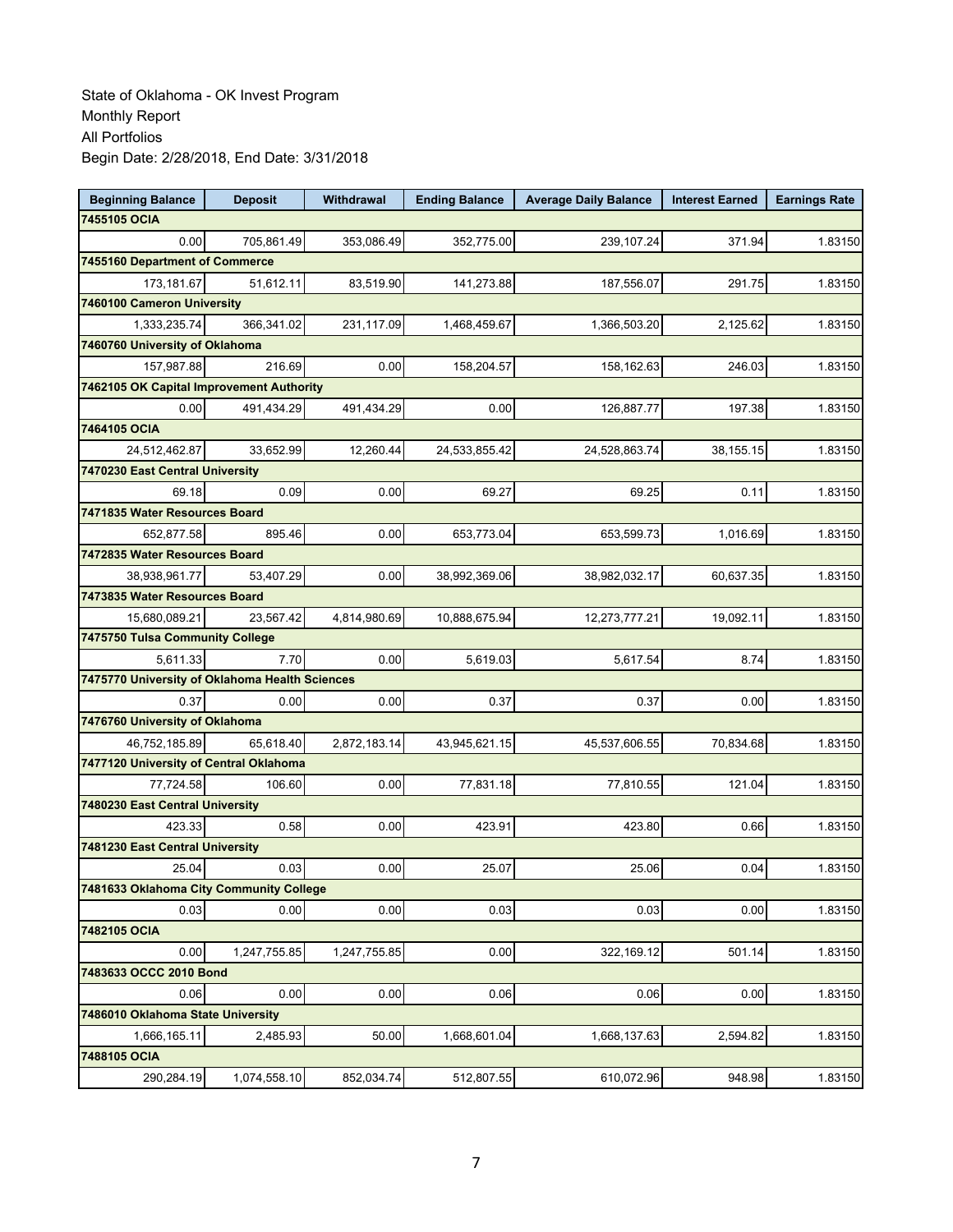| <b>Beginning Balance</b>                       | <b>Deposit</b> | Withdrawal   | <b>Ending Balance</b> | <b>Average Daily Balance</b> | <b>Interest Earned</b> | <b>Earnings Rate</b> |  |  |
|------------------------------------------------|----------------|--------------|-----------------------|------------------------------|------------------------|----------------------|--|--|
| 7489105 OCIA                                   |                |              |                       |                              |                        |                      |  |  |
| 0.00                                           | 352,425.60     | 352,425.60   | 0.00                  | 90,950.67                    | 141.48                 | 1.83150              |  |  |
| 7517410 - Commissioners of the Land Office     |                |              |                       |                              |                        |                      |  |  |
| 804,762.17                                     | 0.00           | 0.00         | 804,762.17            | 804,762.17                   | 1,251.82               | 1.83150              |  |  |
| 7518410 Commissioners of the Land Office       |                |              |                       |                              |                        |                      |  |  |
| 3,829,859.10                                   | 0.00           | 616,974.42   | 3,212,884.68          | 3,565,303.87                 | 5,545.90               | 1.83150              |  |  |
| 7600010 Oklahoma State University              |                |              |                       |                              |                        |                      |  |  |
| 4,562,739.27                                   | 403,342.21     | 425,697.62   | 4,540,383.86          | 4,446,010.07                 | 6,915.86               | 1.83150              |  |  |
| 7600120 University of Central Oklahoma         |                |              |                       |                              |                        |                      |  |  |
| 4,442,526.19                                   | 54,900.62      | 96,975.39    | 4,400,451.42          | 4,432,191.41                 | 6,894.36               | 1.83150              |  |  |
| 7600150 University of Science & Arts           |                |              |                       |                              |                        |                      |  |  |
| 485,474.38                                     | 49,377.06      | 29,950.35    | 504,901.09            | 478,861.56                   | 744.88                 | 1.83150              |  |  |
| 7600230 East Central University                |                |              |                       |                              |                        |                      |  |  |
| 1,193,936.44                                   | 50,363.85      | 27,941.34    | 1,216,358.95          | 1,194,695.34                 | 1,858.37               | 1.83150              |  |  |
| 7600420 Langston University                    |                |              |                       |                              |                        |                      |  |  |
| 1,131,295.03                                   | 45,393.56      | 37,035.21    | 1,139,653.38          | 1,125,375.68                 | 1,750.54               | 1.83150              |  |  |
| 7600485 Northeastern State University          |                |              |                       |                              |                        |                      |  |  |
| 2,177,695.20                                   | 51.697.46      | 35,004.53    | 2,194,388.13          | 2,189,376.44                 | 3,405.62               | 1.83150              |  |  |
| 7600490 Northern Oklahoma College              |                |              |                       |                              |                        |                      |  |  |
| 581,758.92                                     | 45,324.36      | 44,077.91    | 583,005.37            | 567,688.49                   | 883.05                 | 1.83150              |  |  |
| 7600505 Northwestern Oklahoma State University |                |              |                       |                              |                        |                      |  |  |
| 1,444,604.71                                   | 92,543.09      | 17,244.62    | 1,519,903.18          | 1,482,923.66                 | 2,306.72               | 1.83150              |  |  |
| 7600530 Panhandle State University             |                |              |                       |                              |                        |                      |  |  |
| 396,704.50                                     | 49,370.08      | 154,919.39   | 291,155.19            | 349,184.36                   | 543.16                 | 1.83150              |  |  |
| 7600660 Southeastern Oklahoma State Unversity  |                |              |                       |                              |                        |                      |  |  |
| 435,299.86                                     | 49,355.60      | 121,443.29   | 363,212.17            | 382,555.82                   | 595.07                 | 1.83150              |  |  |
| 7600665 Southwestern Oklahoma State University |                |              |                       |                              |                        |                      |  |  |
| 2,466,442.60                                   | 48,784.00      | 152,316.22   | 2,362,910.38          | 2,365,528.48                 | 3,679.63               | 1.83150              |  |  |
| 7600760 University of Oklahoma                 |                |              |                       |                              |                        |                      |  |  |
| 4,620,960.22                                   | 401,064.37     | 1,000,000.00 | 4,022,024.59          | 4,572,271.81                 | 7,112.26               | 1.83150              |  |  |
| 7650010 Oklahoma State University              |                |              |                       |                              |                        |                      |  |  |
| 5,466,248.03                                   | 141,992.64     | 1,968.45     | 5,606,272.22          | 5,518,667.29                 | 8,584.40               | 1.83150              |  |  |
| 7650120 University of Central Oklahoma         |                |              |                       |                              |                        |                      |  |  |
| 1,181,114.65                                   | 22,729.99      | 0.00         | 1,203,844.64          | 1,190,016.96                 | 1,851.10               | 1.83150              |  |  |
| 7650150 University of Science & Arts           |                |              |                       |                              |                        |                      |  |  |
| 133,702.98                                     | 21,133.34      | 18,051.35    | 136,784.97            | 134,161.46                   | 208.69                 | 1.83150              |  |  |
| 7650230 East Central University                |                |              |                       |                              |                        |                      |  |  |
| 2,246,555.35                                   | 23,911.84      | 26,350.30    | 2,244,116.89          | 2,242,071.04                 | 3,487.59               | 1.83150              |  |  |
| 7650420 Langston University                    |                |              |                       |                              |                        |                      |  |  |
| 1,471,385.51                                   | 93,869.45      | 79,274.39    | 1,485,980.57          | 1,459,266.46                 | 2,269.92               | 1.83150              |  |  |
| 7650485 Northeastern State University          |                |              |                       |                              |                        |                      |  |  |
| 733,526.59                                     | 21,835.15      | 6,479.82     | 748,881.92            | 740,233.41                   | 1,151.45               | 1.83150              |  |  |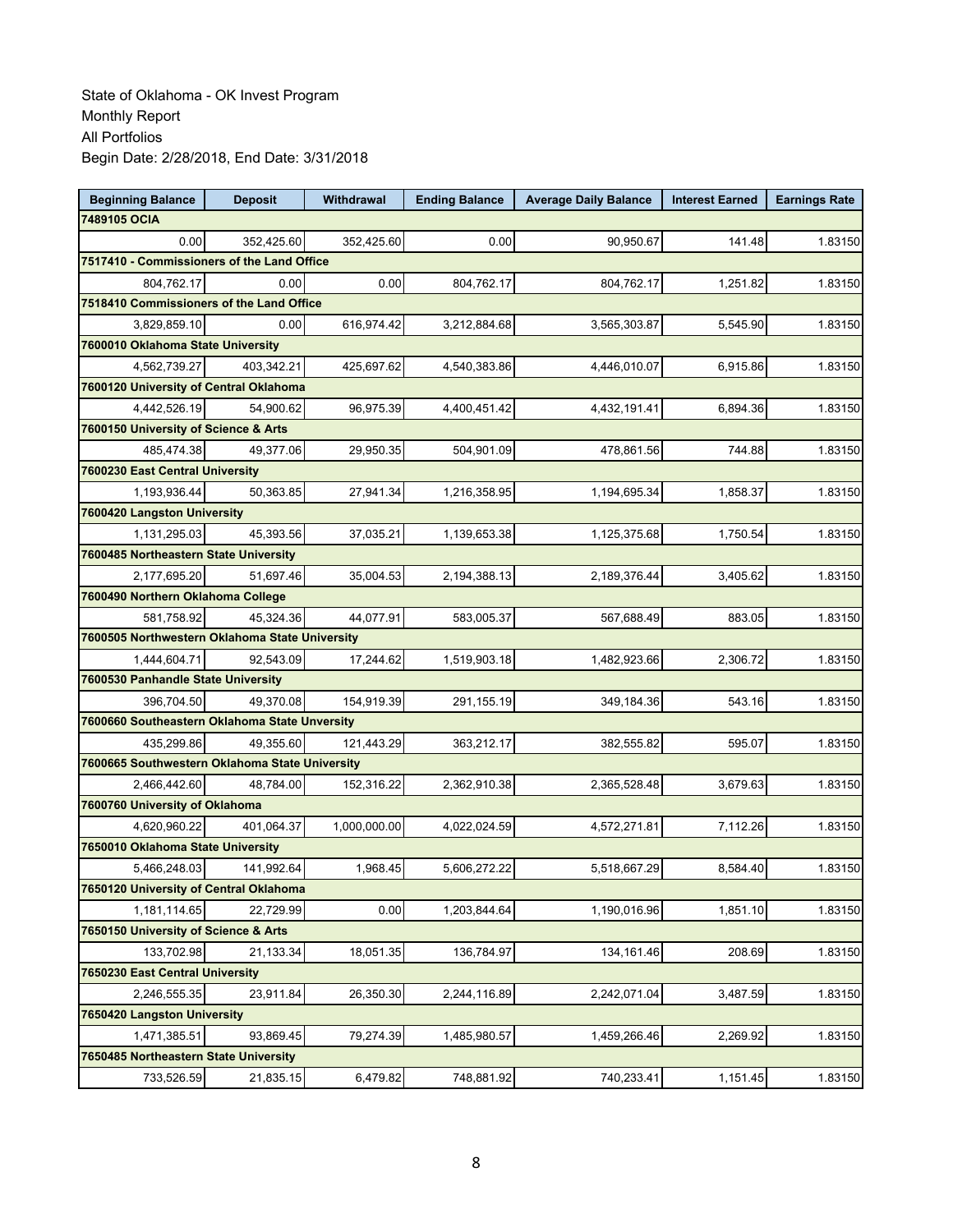| <b>Beginning Balance</b>                        | <b>Deposit</b>   | <b>Withdrawal</b> | <b>Ending Balance</b> | <b>Average Daily Balance</b> | <b>Interest Earned</b> | <b>Earnings Rate</b> |
|-------------------------------------------------|------------------|-------------------|-----------------------|------------------------------|------------------------|----------------------|
| 7650490 Northern Oklahoma College               |                  |                   |                       |                              |                        |                      |
| 3,874,498.06                                    | 155,426.15       | 28,702.35         | 4,001,221.86          | 3,921,424.24                 | 6,099.86               | 1.83150              |
| 7650505 Northwestern Oklahoma State University  |                  |                   |                       |                              |                        |                      |
| 744,923.92                                      | 21,845.90        | 44,674.00         | 722,095.82            | 715,644.74                   | 1,113.20               | 1.83150              |
| 7650530 Panhandle State University              |                  |                   |                       |                              |                        |                      |
| 392,494.51                                      | 21,365.78        | 13,050.90         | 400,809.39            | 388,929.74                   | 604.99                 | 1.83150              |
| 7650660 Southeastern Oklahoma State Unversity   |                  |                   |                       |                              |                        |                      |
| 130,029.96                                      | 21,027.18        | 24,876.62         | 126,180.52            | 123,114.55                   | 191.51                 | 1.83150              |
| 7650665 Southwestern Oklahoma State University  |                  |                   |                       |                              |                        |                      |
| 984.836.46                                      | 22,174.39        | 0.00              | 1,007,010.85          | 993,290.71                   | 1,545.08               | 1.83150              |
| 7650760 University of Oklahoma                  |                  |                   |                       |                              |                        |                      |
| 2,603,925.85                                    | 251,431.11       | 0.00              | 2,855,356.96          | 2,694,499.13                 | 4,191.35               | 1.83150              |
| 7700040 Department of Agriculture               |                  |                   |                       |                              |                        |                      |
| 10,435,899.91                                   | 22,313.51        | 50,000.00         | 10,408,213.42         | 10,444,258.55                | 16,246.26              | 1.83150              |
| 7700041 Western Oklahoma State College          |                  |                   |                       |                              |                        |                      |
| 1,016,485.70                                    | 608,314.73       | 432,058.83        | 1,192,741.60          | 1,056,886.02                 | 1,644.01               | 1.83150              |
| 7700131 Department of Corrections               |                  |                   |                       |                              |                        |                      |
| 20,782,459.15                                   | 1.918.011.81     | 1,737,483.70      | 20,962,987.26         | 20,703,400.81                | 32,204.57              | 1.83150              |
| 7700240 Eastern Oklahoma State College          |                  |                   |                       |                              |                        |                      |
| 1,058,180.04                                    | 742,022.28       | 1,058,211.32      | 741,991.00            | 1,042,612.51                 | 1,621.81               | 1.83150              |
| 7700340 State Health Department                 |                  |                   |                       |                              |                        |                      |
| 0.00                                            | 1,501,237.33     | 1,501,237.33      | 0.00                  | 187,770.38                   | 292.08                 | 1.83150              |
| 7700461 Rogers State College                    |                  |                   |                       |                              |                        |                      |
| 7,451,273.89                                    | 847,473.49       | 1,478,782.45      | 6,819,964.93          | 7,077,597.56                 | 11,009.35              | 1.83150              |
| 7700490 Northern Oklahoma College               |                  |                   |                       |                              |                        |                      |
| 2,720,931.61                                    | 2,253,984.43     | 1,217,979.67      | 3,756,936.37          | 3,373,031.68                 | 5,246.82               | 1.83150              |
| 7700606 Ardmore Higher Education Center         |                  |                   |                       |                              |                        |                      |
| 285,706.63                                      | 393.86           | 3,015.81          | 283,084.68            | 284,502.01                   | 442.55                 | 1.83150              |
| 7700633 Oklahoma City Community College         |                  |                   |                       |                              |                        |                      |
| 10,129,753.38                                   | 858,648.87       | 3,320,388.57      | 7,668,013.68          | 8,578,282.73                 | 13,343.70              | 1.83150              |
| 7700660 Southeastern Oklahoma State University  |                  |                   |                       |                              |                        |                      |
| $-440,247.94$                                   | 15, 184, 700. 32 | 7,753,704.59      | 6,990,747.79          | 9,350,766.13                 | 14,545.31              | 1.83150              |
| 7700760 University of Oklahoma                  |                  |                   |                       |                              |                        |                      |
| 84,619,161.41                                   | 47,895,024.17    | 36,942,379.19     | 95,571,806.39         | 97,889,763.17                | 152,269.54             | 1.83150              |
| 7700830 Department of Human Services            |                  |                   |                       |                              |                        |                      |
| 1,648,784.48                                    | 541,218.10       | 498,009.16        | 1,691,993.42          | 1,844,871.28                 | 2,869.74               | 1.83150              |
| 7701010 Oklahoma State University               |                  |                   |                       |                              |                        |                      |
| 18,239,235.28                                   | 29,159,192.56    | 33,741,926.42     | 13,656,501.42         | 17,411,548.74                | 27,084.02              | 1.83150              |
| 7701091 Building Bond Commission Administrative |                  |                   |                       |                              |                        |                      |
| 2.87                                            | 0.00             | 0.00              | 2.87                  | 2.87                         | 0.00                   | 1.83150              |
| 7701150 University of Science & Arts            |                  |                   |                       |                              |                        |                      |
| 2,876,007.26                                    | 989,383.65       | 319,032.17        | 3,546,358.74          | 2,800,104.35                 | 4,355.62               | 1.83150              |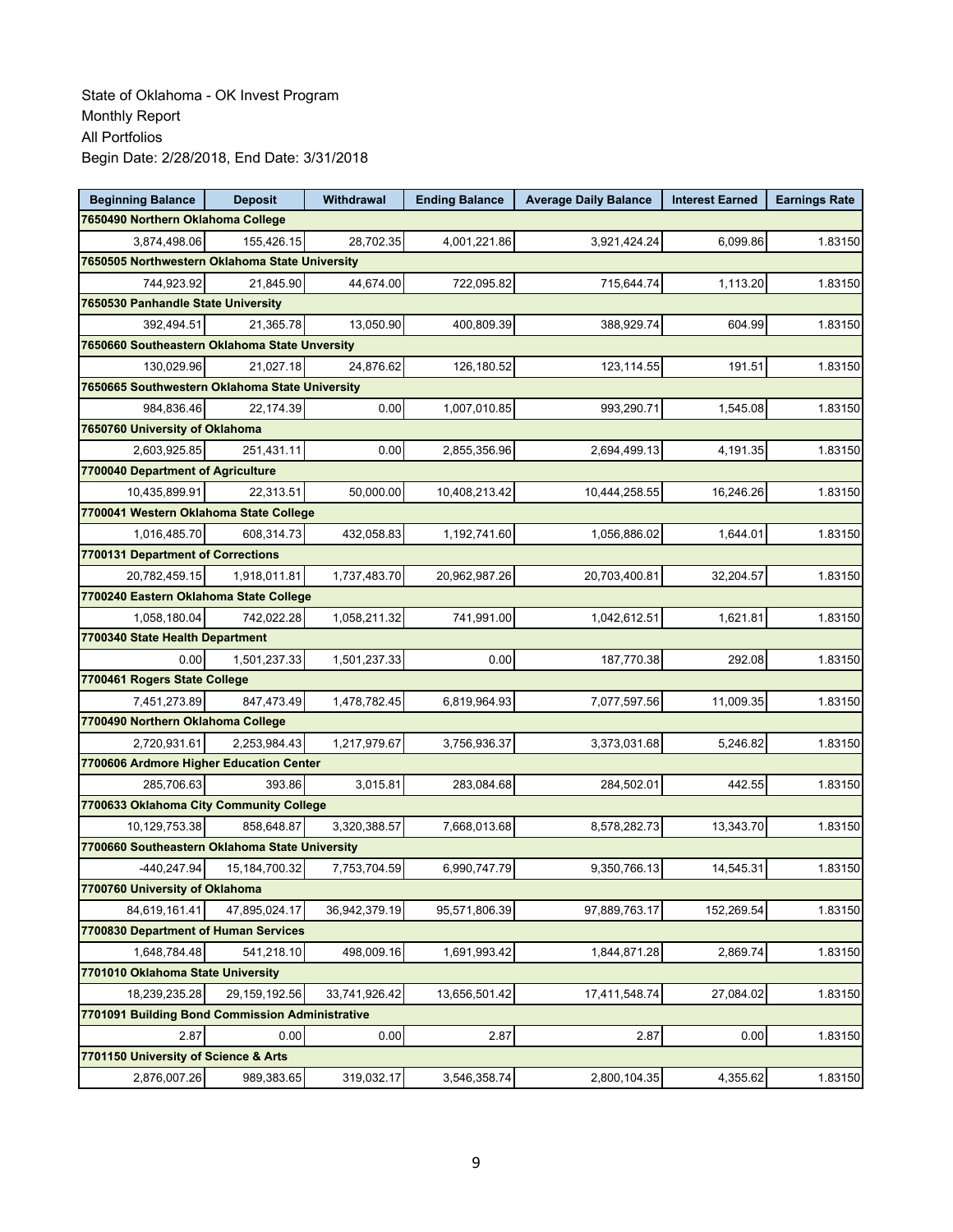| <b>Beginning Balance</b>                       | <b>Deposit</b> | Withdrawal    | <b>Ending Balance</b> | <b>Average Daily Balance</b> | <b>Interest Earned</b> | <b>Earnings Rate</b> |
|------------------------------------------------|----------------|---------------|-----------------------|------------------------------|------------------------|----------------------|
| 7701165 Connors State College                  |                |               |                       |                              |                        |                      |
| 502,229.36                                     | 490,585.67     | 275,302.85    | 717,512.18            | 527,803.29                   | 821.01                 | 1.83150              |
| 7701400 Office of Juvenile Affairs             |                |               |                       |                              |                        |                      |
| 369,679.53                                     | 5,077.29       | 19,322.17     | 355,434.65            | 359,247.25                   | 558.82                 | 1.83150              |
| 7701480 Northeasten Oklahoma A&M College       |                |               |                       |                              |                        |                      |
| 1,150,816.30                                   | 999,801.28     | 931,911.59    | 1,218,705.99          | 1,696,147.37                 | 2,638.39               | 1.83150              |
| 7701605 Regents for Higher Education           |                |               |                       |                              |                        |                      |
| 36,973,791.54                                  | 554,298.56     | 468,950.75    | 37,059,139.35         | 36,892,828.00                | 57,387.55              | 1.83150              |
| 7701650 Department of Veteran Affairs          |                |               |                       |                              |                        |                      |
| 340,499.29                                     | 94,140.87      | 112,342.15    | 322,298.01            | 335, 197.17                  | 521.41                 | 1.83150              |
| <b>7701770 OUHSC</b>                           |                |               |                       |                              |                        |                      |
| 396,218,580.70                                 | 61,536,790.12  | 44,250,194.97 | 413,505,175.85        | 409,062,278.06               | 636,304.78             | 1.83150              |
| 7701805 Department of Rehabilitation Services  |                |               |                       |                              |                        |                      |
| 179,050.45                                     | 21,762.01      | 10,744.06     | 190,068.40            | 176,542.83                   | 274.62                 | 1.83150              |
| 7701865 Workers Compensation Commission        |                |               |                       |                              |                        |                      |
| 7,131,817.01                                   | 9,786.46       | 51,949.02     | 7,089,654.45          | 7,110,714.02                 | 11,060.86              | 1.83150              |
| 7702120 University of Central Oklahoma         |                |               |                       |                              |                        |                      |
| 33,298,822.10                                  | 449,242.02     | 2,579,776.03  | 31,168,288.09         | 31,976,320.27                | 49,739.82              | 1.83150              |
| 7702650 Department of Veteran Affairs          |                |               |                       |                              |                        |                      |
| 322,262.61                                     | 47,031.65      | 68.697.46     | 300,596.80            | 320,429.25                   | 498.43                 | 1.83150              |
| 7703650 Department of Veteran Affairs          |                |               |                       |                              |                        |                      |
| 339,652.92                                     | 139,854.68     | 126,266.22    | 353,241.38            | 359,999.94                   | 559.99                 | 1.83150              |
| 7704650 Department of Veteran Affairs          |                |               |                       |                              |                        |                      |
| 461,855.42                                     | 100,509.11     | 76,244.31     | 486,120.22            | 481,974.23                   | 749.72                 | 1.83150              |
| 7704865 Workers Compensation Commission        |                |               |                       |                              |                        |                      |
| 28,487.97                                      | 39.07          | 0.00          | 28,527.04             | 28,519.48                    | 44.36                  | 1.83150              |
| 7705505 Northwestern Oklahoma State University |                |               |                       |                              |                        |                      |
| 213,717.04                                     | 1,895,525.00   | 620,545.87    | 1,488,696.17          | 1,441,887.46                 | 2,242.89               | 1.83150              |
| 7705650 Department of Veteran Affairs          |                |               |                       |                              |                        |                      |
| 185,582.50                                     | 71,898.61      | 76,317.15     | 181,163.96            | 195,150.43                   | 303.56                 | 1.83150              |
| 7705675 Self Insurance Guaranty Fund           |                |               |                       |                              |                        |                      |
| 1,569,301.97                                   | 2,671.30       | 13,621.51     | 1,558,351.76          | 1,564,507.96                 | 2,433.62               | 1.83150              |
| 7705865 Workers Compensation Commission        |                |               |                       |                              |                        |                      |
| 277,326.72                                     | 4,384.31       | 268,583.00    | 13,128.03             | 64,121.83                    | 99.74                  | 1.83150              |
| 7706452 CMHC, Rep payee account                |                |               |                       |                              |                        |                      |
| 414.38                                         | 6,720.08       | 7,116.98      | 17.48                 | 2,389.72                     | 3.72                   | 1.83150              |
| 7706650 Department of Veteran Affairs          |                |               |                       |                              |                        |                      |
| 90,925.96                                      | 37,189.09      | 50,880.13     | 77,234.92             | 82,222.63                    | 127.90                 | 1.83150              |
| 7706750 Tulsa Community College                |                |               |                       |                              |                        |                      |
| 366.602.05                                     | 318,058.36     | 640,457.29    | 44,203.12             | 237,563.02                   | 369.53                 | 1.83150              |
| 7706865 OK Workers Comp Commission             |                |               |                       |                              |                        |                      |
| 320,296.03                                     | 439.31         | 0.00          | 320,735.34            | 320,650.31                   | 498.78                 | 1.83150              |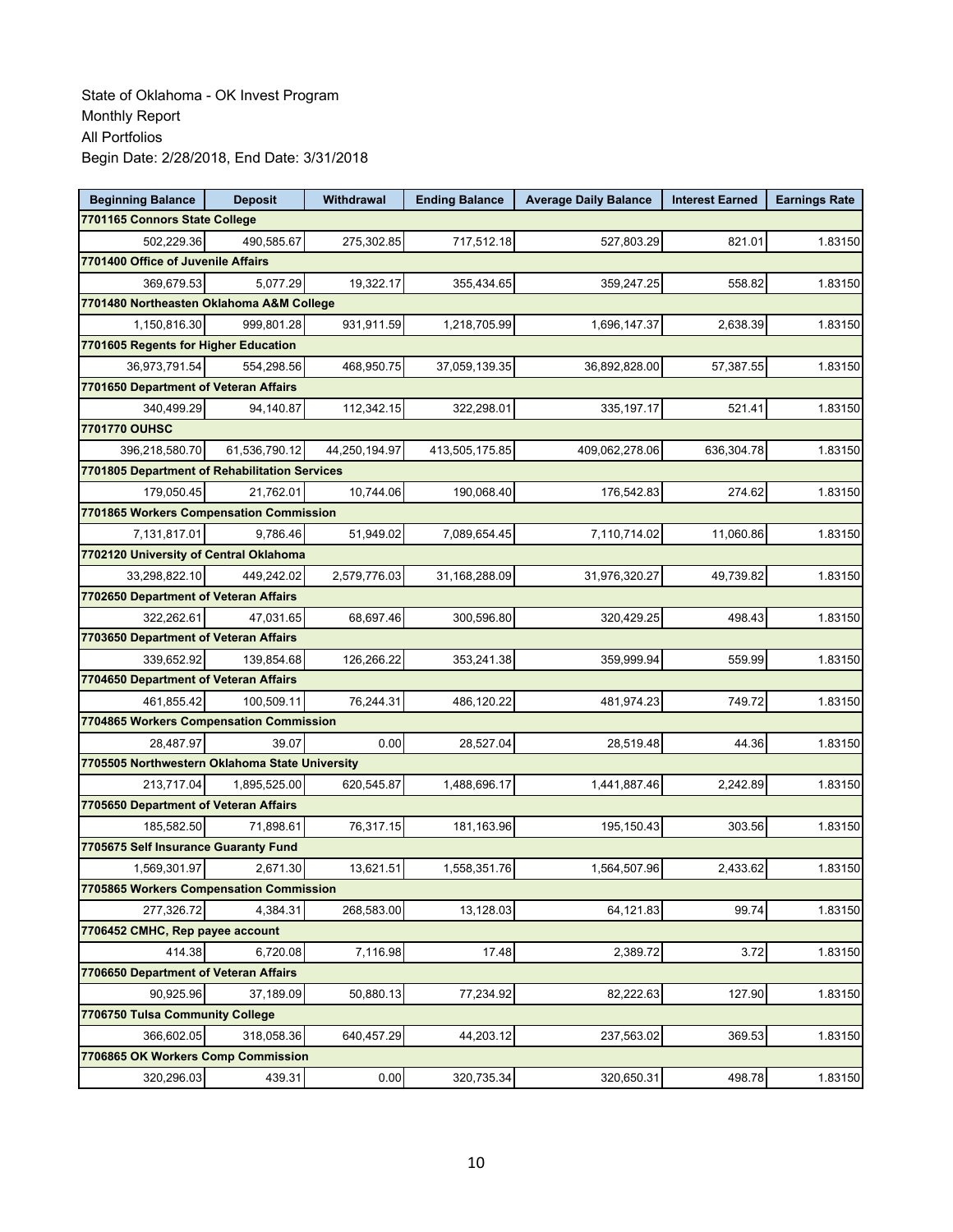| <b>Beginning Balance</b>                     | <b>Deposit</b> | Withdrawal   | <b>Ending Balance</b> | <b>Average Daily Balance</b> | <b>Interest Earned</b> | <b>Earnings Rate</b> |
|----------------------------------------------|----------------|--------------|-----------------------|------------------------------|------------------------|----------------------|
| 7707452 CMHC, Rep payee account              |                |              |                       |                              |                        |                      |
| 59,198.43                                    | 37,448.86      | 34,129.68    | 62,517.61             | 78,564.73                    | 122.21                 | 1.83150              |
| 7707605 Regents for Higher Education         |                |              |                       |                              |                        |                      |
| 7,236,337.75                                 | 2,074,986.12   | 6,437,451.12 | 2,873,872.75          | 4,552,965.19                 | 7,082.23               | 1.83150              |
| 7707650 Department of Veteran Affairs        |                |              |                       |                              |                        |                      |
| 274,579.13                                   | 44,258.39      | 38,781.67    | 280,055.85            | 282,140.66                   | 438.88                 | 1.83150              |
| 7707865 OK Workers Comp Commission           |                |              |                       |                              |                        |                      |
| 70,234.89                                    | 96.33          | 0.00         | 70,331.22             | 70,312.58                    | 109.37                 | 1.83150              |
| 7708108 Carl Albert State College            |                |              |                       |                              |                        |                      |
| 6,076,352.70                                 | 664,919.46     | 651,036.34   | 6,090,235.82          | 5,905,777.62                 | 9,186.56               | 1.83150              |
| 7708605 Regents for Higher Education         |                |              |                       |                              |                        |                      |
| 19,461.58                                    | 32.27          | 4,558.33     | 14,935.52             | 18,605.35                    | 28.94                  | 1.83150              |
| 7709605 Regents for Higher Education         |                |              |                       |                              |                        |                      |
| 879,288.25                                   | 564,318.56     | 1,308,181.00 | 135,425.81            | 571,836.19                   | 889.50                 | 1.83150              |
| 7710350 Oklahoma Historical Society          |                |              |                       |                              |                        |                      |
| 1,207,998.09                                 | 1.656.85       | 0.00         | 1,209,654.94          | 1,209,334.26                 | 1,881.14               | 1.83150              |
| 7710452 Oklahoma Department of Mental Health |                |              |                       |                              |                        |                      |
| 919,830.95                                   | 3,059.87       | 39.50        | 922,851.32            | 922,079.90                   | 1,434.31               | 1.83150              |
| 7710605 Regents for Higher Education         |                |              |                       |                              |                        |                      |
| 1,683,562.94                                 | 110,052.26     | 101,587.00   | 1,692,028.20          | 1,703,264.57                 | 2,649.46               | 1.83150              |
| 7711185 Corporation Commission               |                |              |                       |                              |                        |                      |
| 72,248,947.15                                | 2,487,520.71   | 2,424,114.19 | 72,312,353.67         | 72,826,812.30                | 113,283.60             | 1.83150              |
| 7711420 Langston University                  |                |              |                       |                              |                        |                      |
| 7,808,443.02                                 | 0.00           | 1,423,218.17 | 6,385,224.85          | 6,771,385.40                 | 10,533.03              | 1.83150              |
| 7711452 Griffin Memorial Hospital Rep Payee  |                |              |                       |                              |                        |                      |
| 35,697.27                                    | 6,096.02       | 1,448.80     | 40,344.49             | 35,393.31                    | 55.06                  | 1.83150              |
| 7711605 Regents for Higher Education         |                |              |                       |                              |                        |                      |
| 785,070.74                                   | 1,096.17       | 0.00         | 786,166.91            | 785,954.75                   | 1,222.57               | 1.83150              |
| 7712605 Regents for Higher Education         |                |              |                       |                              |                        |                      |
| 149,642.61                                   | 1,416.21       | 0.00         | 151,058.82            | 150,445.04                   | 234.02                 | 1.83150              |
| 7713605 Regents for Higher Education         |                |              |                       |                              |                        |                      |
| 1,924,056.41                                 | 2,638.97       | 0.00         | 1,926,695.38          | 1,926,184.61                 | 2,996.22               | 1.83150              |
| 7714605 Regents for Higher Education         |                |              |                       |                              |                        |                      |
| 11,971,899.62                                | 182,674.44     | 0.00         | 12,154,574.06         | 12,087,411.51                | 18,802.22              | 1.83150              |
| 7715605 Regents for Higher Education         |                |              |                       |                              |                        |                      |
| 459,100.96                                   | 629.69         | 0.00         | 459,730.65            | 459,608.77                   | 714.93                 | 1.83150              |
| 7718605 Regents for Higher Education         |                |              |                       |                              |                        |                      |
| 7,433,423.70                                 | 1,070,560.40   | 1,962,679.26 | 6,541,304.84          | 7,437,343.89                 | 11,568.94              | 1.83150              |
| 7719605 Regents for Higher Education         |                |              |                       |                              |                        |                      |
| 34,219.59                                    | 86.93          | 0.00         | 34,306.52             | 34,287.11                    | 53.33                  | 1.83150              |
| 7723623 Seminole State College               |                |              |                       |                              |                        |                      |
| 298,439.51                                   | 841,260.73     | 538,057.22   | 601,643.02            | 654,951.11                   | 1,018.79               | 1.83150              |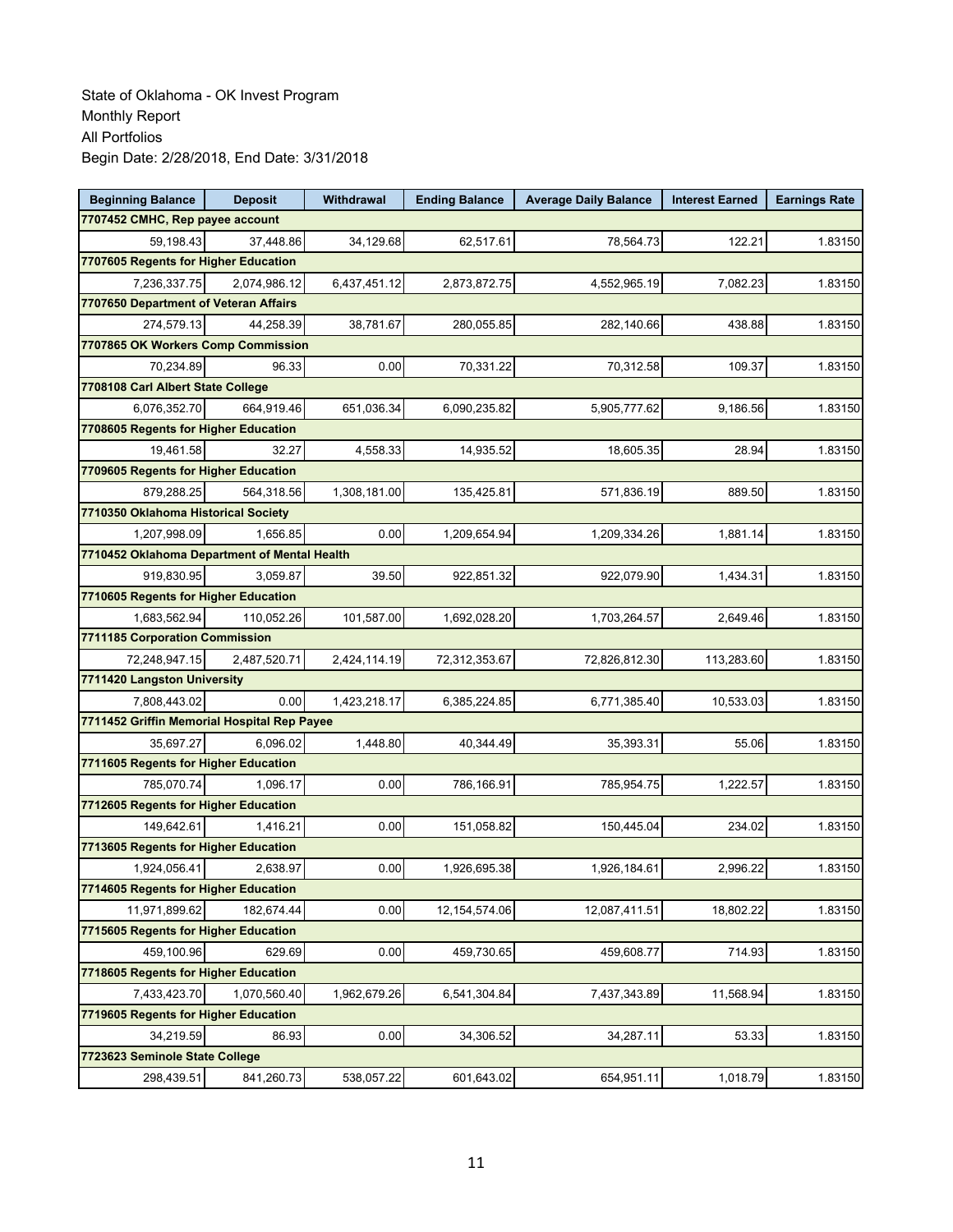| <b>Beginning Balance</b>                       | <b>Deposit</b> | Withdrawal      | <b>Ending Balance</b> | <b>Average Daily Balance</b> | <b>Interest Earned</b> | <b>Earnings Rate</b> |
|------------------------------------------------|----------------|-----------------|-----------------------|------------------------------|------------------------|----------------------|
| 7725100 Cameron University                     |                |                 |                       |                              |                        |                      |
| 3,287,202.06                                   | 500.187.07     | 702,484.08      | 3,084,905.05          | 3,280,490.56                 | 5,102.87               | 1.83150              |
| 7730230 East Central University                |                |                 |                       |                              |                        |                      |
| 10,644,551.45                                  | 496,518.14     | 1,158,209.82    | 9,982,859.77          | 10,221,789.51                | 15,900.20              | 1.83150              |
| 7730830 Department of Human Services           |                |                 |                       |                              |                        |                      |
| 157,788.63                                     | 18,784.19      | 24,775.60       | 151,797.22            | 153,312.35                   | 238.48                 | 1.83150              |
| 7740605 Regents for Higher Education           |                |                 |                       |                              |                        |                      |
| 14,151,027.61                                  | 5,242,215.14   | 5,822,112.56    | 13,571,130.19         | 14,335,508.43                | 22,299.18              | 1.83150              |
| 7741241 Redlands Community College             |                |                 |                       |                              |                        |                      |
| 834,436.52                                     | 92,257.00      | 69,169.52       | 857,524.00            | 849,274.62                   | 1,321.06               | 1.83150              |
| 7745605 Regents for Higher Education           |                |                 |                       |                              |                        |                      |
| 312.63                                         | 755,564.65     | 752,000.00      | 3,877.28              | 75,995.93                    | 118.21                 | 1.83150              |
| 7747470 Murray State College                   |                |                 |                       |                              |                        |                      |
| 3,390,223.48                                   | 3.919.975.19   | 3, 133, 135. 12 | 4,177,063.55          | 3,620,752.11                 | 5,632.15               | 1.83150              |
| 7750350 Oklahoma Historical Society            |                |                 |                       |                              |                        |                      |
| 859,452.21                                     | 1,181.90       | 28,268.37       | 832,365.74            | 848,397.22                   | 1,319.70               | 1.83150              |
| 7750531 Rose State College                     |                |                 |                       |                              |                        |                      |
| 9,244,592.52                                   | 3,919,466.86   | 830,724.34      | 12,333,335.04         | 11,066,140.67                | 17,213.61              | 1.83150              |
| 7751485 Northeastern State University          |                |                 |                       |                              |                        |                      |
| 16,116,055.24                                  | 1,942,007.12   | 2,180,588.44    | 15,877,473.92         | 15,458,406.76                | 24,045.87              | 1.83150              |
| 7752485 Northeastern State University          |                |                 |                       |                              |                        |                      |
| 2,522,072.43                                   | 3,466.41       | 10,484.20       | 2,515,054.64          | 2,519,118.52                 | 3,918.54               | 1.83150              |
| 7765665 Southwestern Oklahoma State University |                |                 |                       |                              |                        |                      |
| 5,532,236.12                                   | 4,943,825.61   | 2,050,018.90    | 8,426,042.83          | 5,219,055.28                 | 8,118.35               | 1.83150              |
| 7790041 Western Oklahoma State University      |                |                 |                       |                              |                        |                      |
| 6.691.69                                       | 115,755.07     | 51,149.16       | 71,297.60             | 41,934.57                    | 65.23                  | 1.83150              |
| 7790120 University of Central Oklahoma         |                |                 |                       |                              |                        |                      |
| 728,454.47                                     | 1,875,176.83   | 733,751.58      | 1,869,879.72          | 1,311,876.50                 | 2,040.65               | 1.83150              |
| 7790230 East Central University                |                |                 |                       |                              |                        |                      |
| 390,402.25                                     | 323,980.67     | 277,373.36      | 437,009.56            | 278,563.55                   | 433.31                 | 1.83150              |
| 7790241 Redlands Community College             |                |                 |                       |                              |                        |                      |
| 32,524.58                                      | 66,985.09      | 55,848.50       | 43,661.17             | 65,810.41                    | 102.37                 | 1.83150              |
| 7790470 Murray State College                   |                |                 |                       |                              |                        |                      |
| 31,486.57                                      | 100,623.23     | 103,300.78      | 28,809.02             | 33,333.05                    | 51.85                  | 1.83150              |
| 7790485 Northeastern State University          |                |                 |                       |                              |                        |                      |
| 1,003,854.91                                   | 179,253.27     | 408,936.58      | 774,171.60            | 914,935.17                   | 1,423.20               | 1.83150              |
| 7790490 Northern Oklahoma College              |                |                 |                       |                              |                        |                      |
| 475,900.11                                     | 210,272.31     | 160,711.62      | 525,460.80            | 542,894.79                   | 844.48                 | 1.83150              |
| 7790660 Southeastern State University          |                |                 |                       |                              |                        |                      |
| 195,579.82                                     | 270,802.20     | 214,920.00      | 251,462.02            | 118,219.95                   | 183.89                 | 1.83150              |
| 7790665 Southwestern Oklahoma State University |                |                 |                       |                              |                        |                      |
| 23,192.61                                      | 747,319.97     | 468,157.25      | 302,355.33            | 495,060.86                   | 770.08                 | 1.83150              |